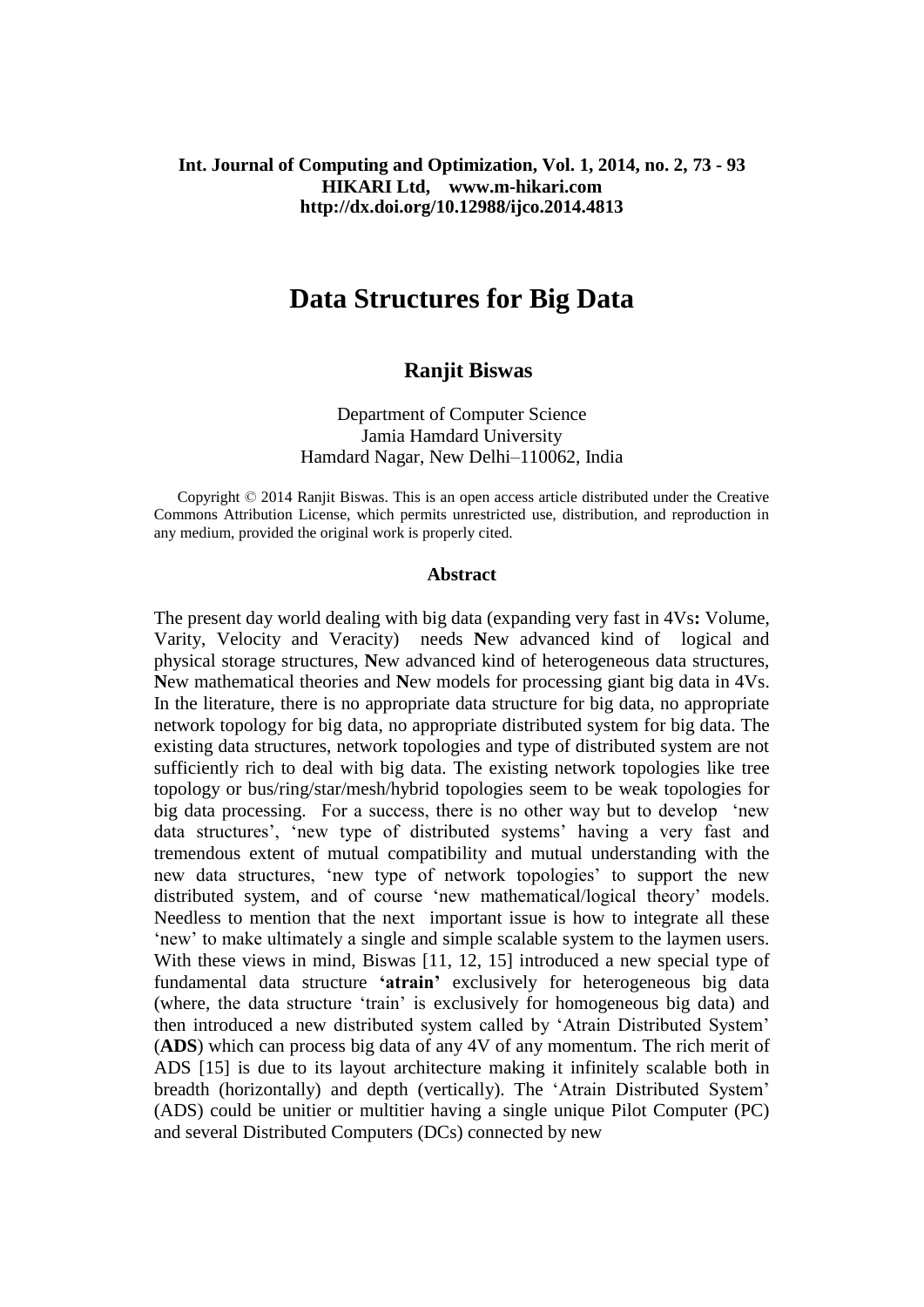type of network topologies called by 'Multi-horse Cart Topology' and 'Cycle Topology'. ADS is completely compatible with the data structure 'atrain'. The data structure 'atrain' [11, 12, 15] is a very powerful dynamic and flexible data structure, being the first data structure introduced exclusively for big data. Thus **'Data Structures for Big Data'** is to be regarded as a new subject in Big Data Science, not just as a new topic, considering the explosive momentum of the big data. With philosophically eyes, big data could be viewed as a higher order tensor. Based upon the train-atrain notion of Biswas [11, 12, 15], in this paper the author introduces few more data structures for big data **:** homogeneous stacks 'train stack' and 'rT-coach stack', heterogeneous stacks 'atrain stack' and 'rA-coach stack', homogeneous queues 'train queue' and 'rT-coach queue', heterogeneous queues 'atrain queue' and 'rA-coach queue', homogeneous binary trees 'train binary tree' and 'rT-coach binary tree', heterogeneous binary trees 'atrain binary tree' and 'rA-coach binary tree', homogeneous trees 'train tree' and 'rT-coach tree', heterogeneous trees 'atrain tree' and 'rA-coach tree', to enrich the subject 'Data Structures for Big Data' for big data science.

#### **Mathematics Subject Classification:** 68P05, 68M14, 11C20, 15B36

**Keywords:** train, CD-table, atrain, atrain distributed system (ADS), 'Multi-horse Cart Topology' and 'Cycle Topology', train stack, atrain stack, rt-coach stack, rA-coach stack, train queue, atrain queue, rT-coach queue, rA-coach queue, train binary tree, atrain binary tree, rT-coach binary tree, rA-coach binary tree, train tree, atrain tree, rT-coach tree and rA-coach tree

# **1 Introduction**

The present world of big data [5 - 7, 9, 10 - 14, 15, 18 ] are expanding very fast in 4Vs: Volume, Varity, Velocity and Veracity, and also in many more directions. How to deal with explosive momentum of big data, how to process big data in an efficient way within limited resources, etc. are of major concern to the computer scientists now - a - days. Big data has variable mass of 4Vs in various directions, and in this sense it is to be philosophically regarded as a vector, or rather as a tensor. The existing data structures of computer science are neither appropriate nor sufficient to deal with the big data. The homogeneous data structure r-Train and the heterogeneous data structure r-Atrain for big data are introduced by Biswas in [11, 12, 15], being the first attempt to introduce any exclusive data structure for big data. The architecture of a new type of distributed system 'Atrain Distributed System' (ADS) exclusively designed for processing big data is then introduced by Biswas in [15]. The huge merit of ADS stands on the fact that both the data structures train and atrain are 100% compatible with the new distributed system 'ADS' for processing big data, in particular to coup easily with 4Vs of any momentum.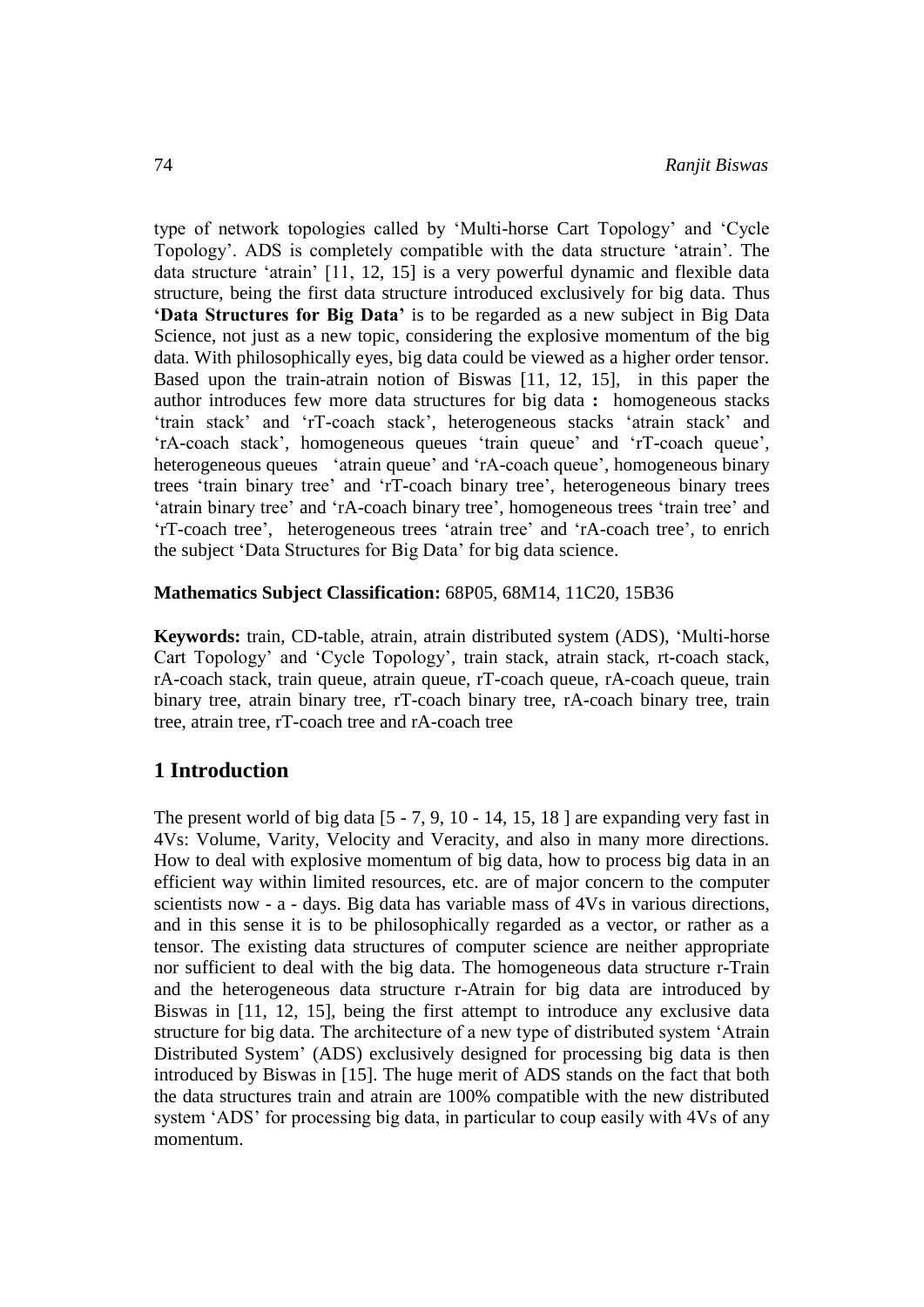It is obvious that the **'Data Structures for Big Data'** is to be regarded as a new subject in big data science, not just as a new topic, considering the explosive momentum of the big data in a new universe. One could view big data with philosophical eyes as a higher order tensor. The data structures train and atrain with ADS and the mathematical models like 'solid matrix/latrix', hematrix/helatrix to store big data of any big amount of any datatype have opened easy gates to the world giant organizations and their developers to deal with big data. In this paper we introduce few more new data structures which are **:** homogeneous stacks 'train stack' and 'rT-coach stack'; heterogeneous stacks 'atrain stack' and 'rA-coach stack'; homogeneous queues 'train queue' and 'rT-coach queue'; heterogeneous queues 'atrain queue' and 'rA-coach queue'; homogeneous binary trees 'train binary tree' and 'rT-coach binary tree'; heterogeneous binary trees 'atrain binary tree' and 'rA-coach binary tree'; homogeneous trees 'train tree' and 'rT-coach tree'; heterogeneous trees 'atrain tree' and 'rA-coach tree'; to enrich the subject 'Data Structures for Big Data' with the extended notion of the architecture of the data structures r-atrain and r-train of Biswas [11, 12, 15] for big data. As a pre-requisite to understand the work of this paper, one could see the work of Biswas [11, 12, 15] to get introduced with the basics of r-train, r-atrain and ADS for big data.

# **2 r-Train Stack and r-Atrain Stack**

In this section we introduce two new data structures for big data:

- (1) 'r-train stack' or 'train stack' in short, and
- (2) 'r-atrain stack' or 'atrain stack' in short.

(The natural number r is suitably predecided and fixed by the programmer depending upon the problem of Big Data under consideration and also upon the organization/industry for which the problem is posed. We do not feel it appropriate to propose r in a r-train or in a r-atrain as a variable).

#### **2.1 Introducing r-Train Stack (or Train Stack, in short)**

First of all we define few terminologies.

# **2.1.1 Coach of a 'Train Stack'**

The term coach here is coined from the notion of the data structures train and atrain for big data [11, 12, 15]. By a coach C in a train stack we mean a non-empty larray (however, it could be a null larray) containing data of homogeneous data type.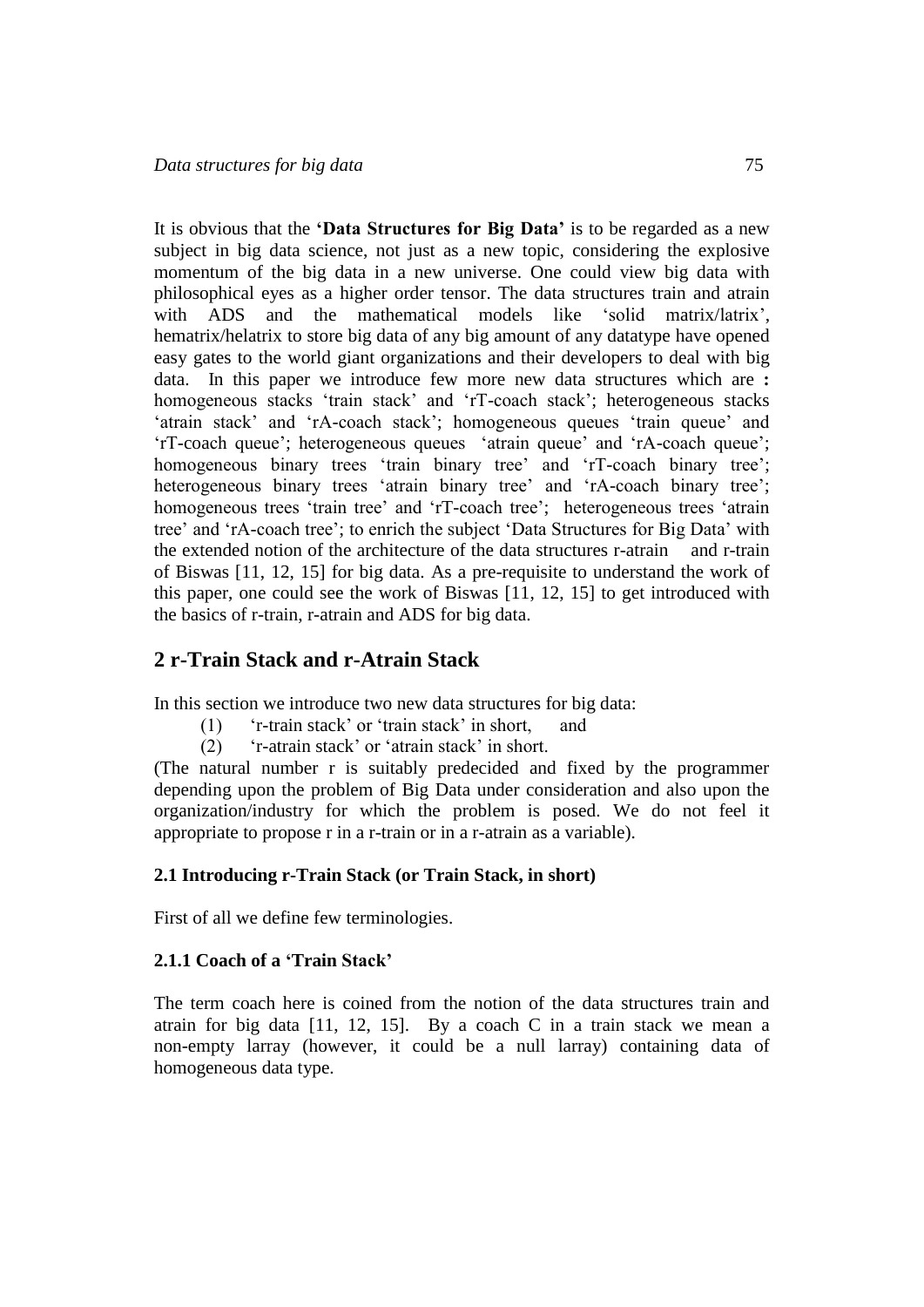The following figure shows a coach of a 7-train in a '7-train stack' as a larray.

| 69.37 | $5.75$ 0.48 |  | 95.26 | $-732.03$ |  | $0.40$ 571.86 |  |
|-------|-------------|--|-------|-----------|--|---------------|--|
|-------|-------------|--|-------|-----------|--|---------------|--|

| <b>Figure 1.</b> a coach of a train in a 7-train stack |  |  |  |  |  |
|--------------------------------------------------------|--|--|--|--|--|
|--------------------------------------------------------|--|--|--|--|--|

Suppose that the larray C has m number of elements in it. If each element of C is of size x bytes, then to store the coach C in memory exactly m.x number of consecutive bytes are required.

# **2.1.2 Status of a Coach and Tagged Coach (TC) of a Train Stack**

The **status** s of a coach is a non-negative integer variable which is equal to the number of  $\varepsilon$  elements present in it (i.e. in its larray) at this point of time. Therefore,  $0 \le s \le r$ . The significance of the variable s is that it informs us about the exact number of free spaces available in the coach at this point of time. If there is no  $\varepsilon$  element in the larray of the coach C, then the value of s is 0 at this point of time.

If C is a coach, then the corresponding **tagged coach** (TC) is denoted by the notation (C, s) where s is the status of the coach. This means that C is a coach tagged with an information on the total amount of available free space (here it is termed as  $\varepsilon$  elements) inside it at this time.

For example, consider the coach C in Figure 1. Clearly its corresponding TC will be denoted by (C, 0) as shown below in Figure 2.

| 69.37 5.75 0.48 95.26 732.03 0.40 571.86 e |  |  |  |
|--------------------------------------------|--|--|--|
|--------------------------------------------|--|--|--|

**Figure 2.** the tagged coach of the coach C in a train of a 7-train stack

Consider the following coach H in a train of a 7-train stack represented as a larray in Figure 3 below.

|--|--|--|--|--|

**Figure 3.** a coach of a train in a 7-train stack

Clearly its corresponding TC will be denoted by (H, 2) as shown in Figure 4.

| ັ |  |  | ╭<br>$\overline{\phantom{0}}$ |  |  |  |  |
|---|--|--|-------------------------------|--|--|--|--|
|---|--|--|-------------------------------|--|--|--|--|

**Figure 4.** the tagged coach of the coach H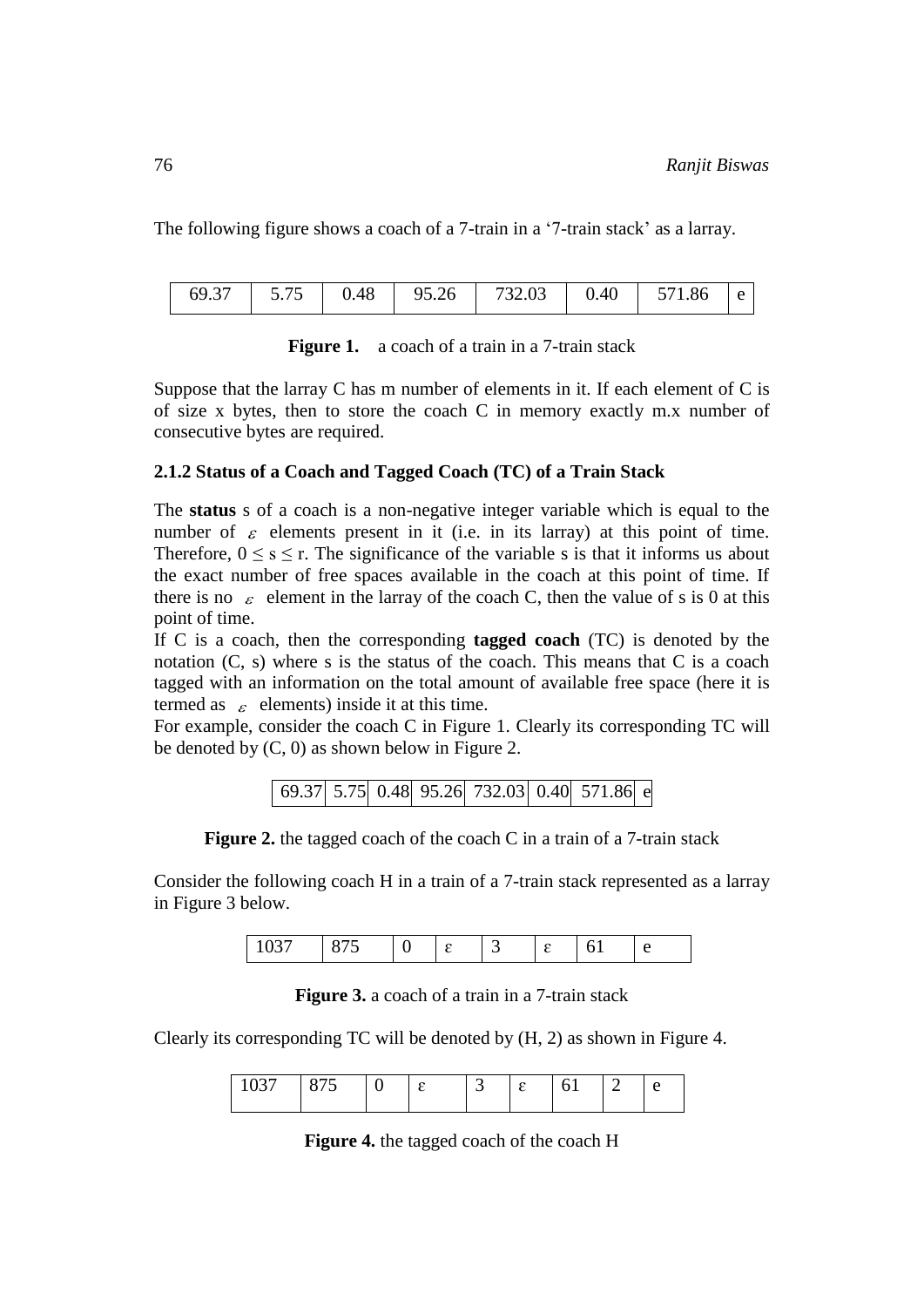#### **2.1.3 r-Train Stack (or, Train Stack)**

A 'r-train stack' (or, train stack) is a crisp stack of r-trains containing data of homogeneous data type in the whole stack. For a given r-train stack, the value of the natural number r is fixed throughout. For different r-train stacks, the value of r could be different. The r-train stack is thus a linear data structure in which a r-train may be added or removed only at the end, called the TOP of the train stack in LIFO manner as in classical stack. If  $TOP = 0$  (Null), it implies that the train stack is an empty train stack.



**Figure 5.** a train stack

Thus a train stack T (see Figure 5) may be written as an array of trains as

 T**:** T1, T2, T3, ……….,T<sup>n</sup> with the implication that the rightmost element is the top element (train  $T_n$ ). In a train stack, all the trains contain data of identical data type, and so a train stack is to be regarded as a homogeneous data structure.

Insertion and deletion can occur only at the top of the train stack. Two basic operations associated with train stacks are:

- (i) **"PUSH"** (to insert a new train into a train stack)
- (ii) **"POP"** (to delete a train from a train stack)

The train stack has the following two important operations too, which can be easily implemented using PUSH and POP multiple times, and the properties of the data structure larray: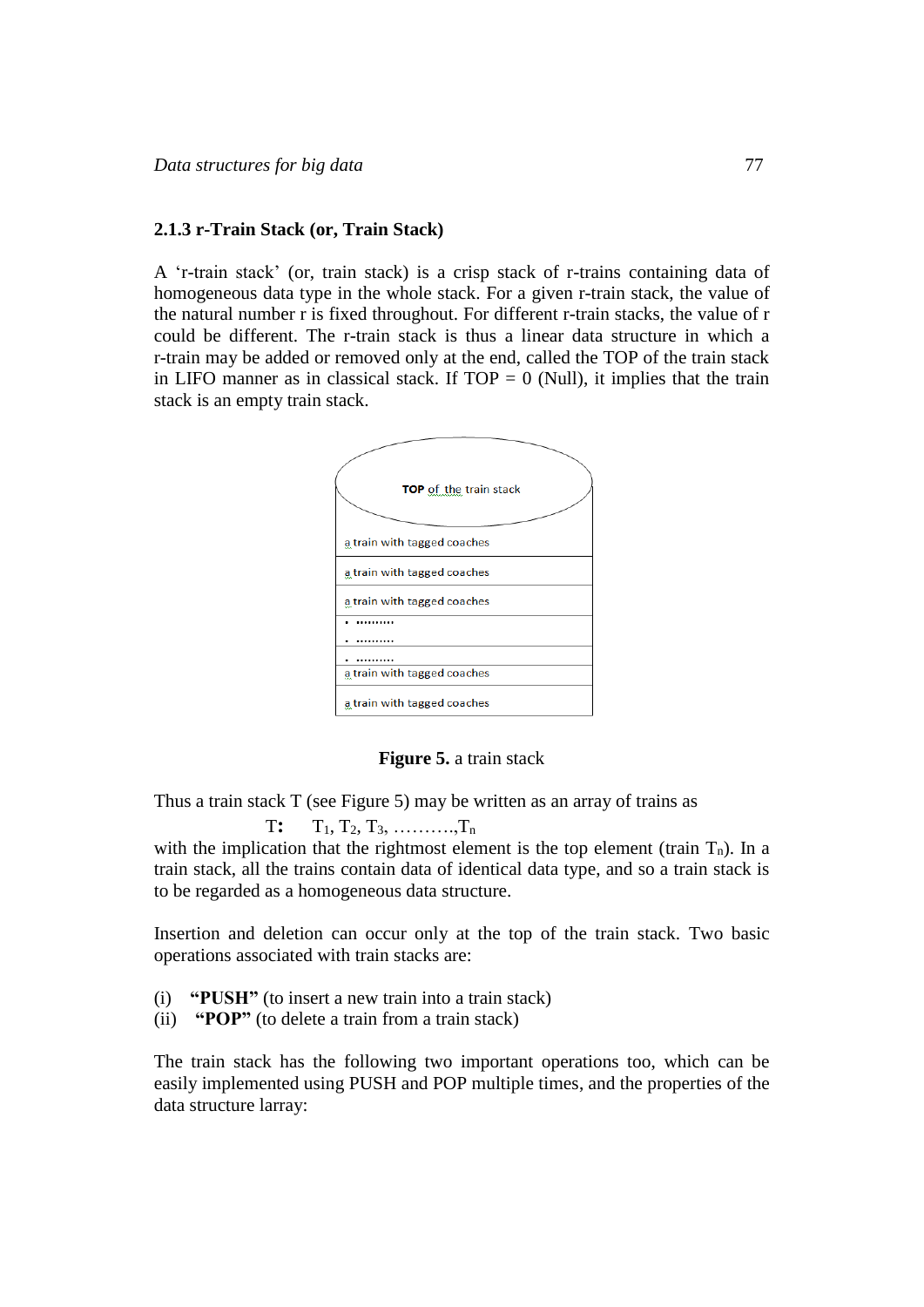- (iii) **"c - PUSH"** for pushing a coach. (to insert a tagged coach in a given train of the train stack)
- (iv) **"c - POP"** for popping a coach. (to delete a tagged coach from a given train of the train stack)

#### **2.1.4 rT-Coach Stack (or Coach Stack)**

A 'rt-coach stack' (or, coach stack in short) is a special case of r-train stack where every train consists of one coach only. For a given rT-coach stack, the value of the natural number r is fixed throughout. For different rT-coach stacks, the value of r could be different. Thus a rT-coach stack is a crisp stack of tagged coaches containing data of homogeneous data type. It is a linear data structure in which a tagged coach may be added or removed only at the end, called the TOP of the train stack in LIFO manner as in classical stack. If  $TOP = 0$  (Null), it implies that the coach stack is an empty coach stack. (The term 'rT-coach' signifies that it is a coach of a r-Train).



**Figure 6.** a rT-coach stack

Thus a rT-coach stack T (see Figure 6) may be written as an array of TCs as T:  $(C_1, s_1)$ ,  $(C_2, s_2)$ ,  $(C_3, s_3)$ ,  $(C_4, s_4)$ , ....,  $(C_r, s_r)$ 

with the implication that the rightmost element is the top element (tagged coach). In a rT-coach stack all the coaches contain data of identical data type, and so a rT-coach stack is to be regarded as a homogeneous data structure.

Insertion and deletion can occur only at the top of the rT-coach stack. Two basic operations associated with rT-coach stacks are: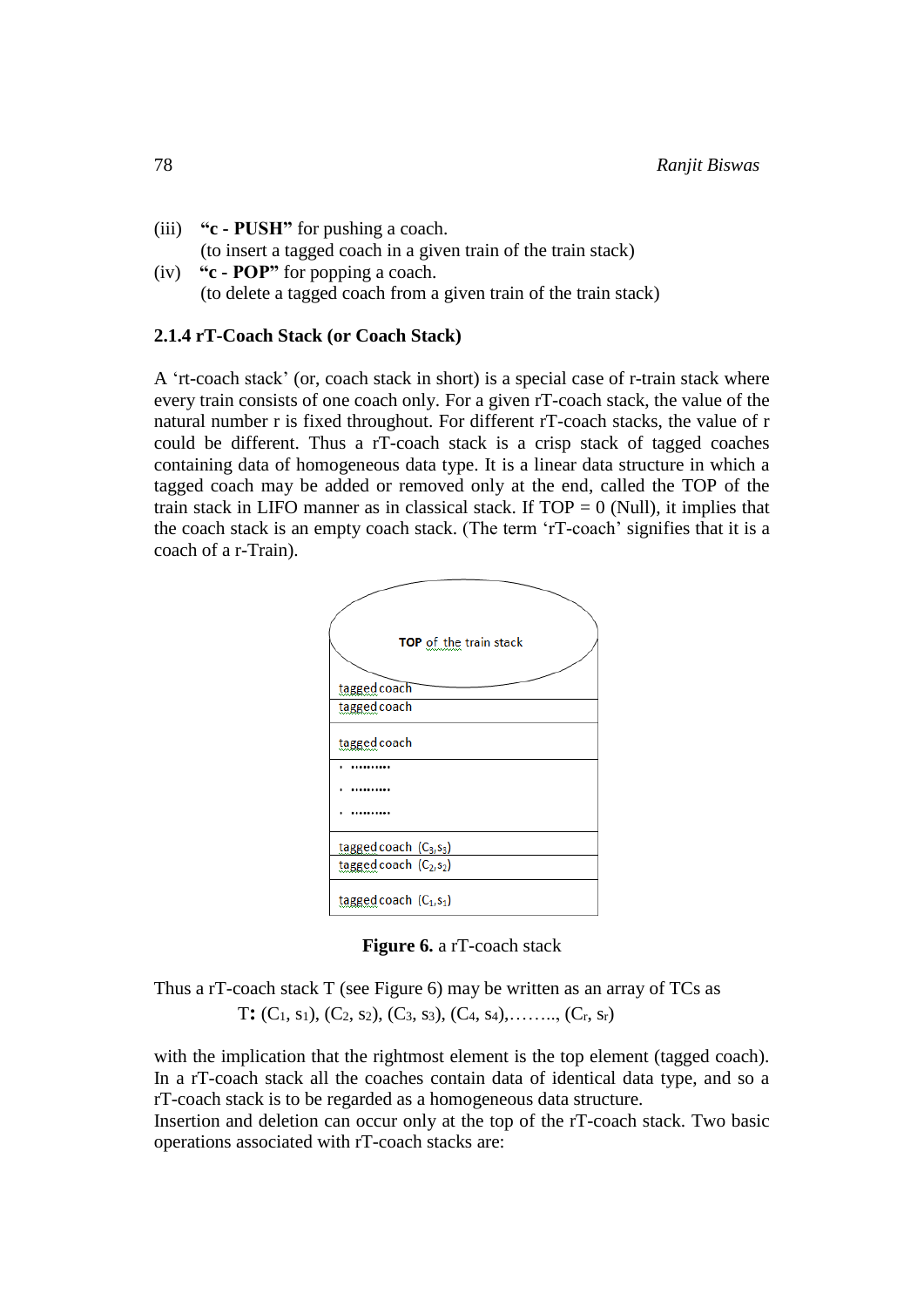- (i) **"c - PUSH"** (to insert a new tagged coach into a rT-coach stack)
- (ii) **"c - POP"** (to delete a tagged coach from a rT-coach stack)

The rT-coach stack has the following two important operations too, which can be easily implemented using PUSH, POP, c-PUSH, and c-POP operations multiple times, and the properties of the data structure larray:

(iii) **"e - PUSH"** for pushing an element.

(to insert an element into a tagged coach (TC) of a rT-coach stack where status s is not 0, i.e. at least 1).

Insertion of an element (a new passenger) x inside the coach  $C_i$  is feasible if x is of same datatype (like other passengers of the coach) and if there is an empty space available inside the coach Ci*.* 

*If status of Cj is greater than 0 then data can be stored successfully in the coach, otherwise insertion operation fails here. After each successful insertion, the status s* of the coach is to be updated by doing  $s = s - 1$ .

For insertion of x, we can replace the lowest indexed passenger  $\varepsilon$  of C<sub>i</sub> with x.

(iv) **"e - POP"** for popping an element.

(to delete an element from a tagged coach of a rT-coach stack, retaining the tagged coach in the memory adjusting its status s by doing  $s \leftarrow s+1$ ).

We can delete a data element  $e_{ii}$  from the coach  $C_i$ . Deletion of a data (passenger) from a coach means replacement of the data by an  $\varepsilon$  element (of same datatype). Consequently, if  $e_{ij} = \varepsilon$ , then the question of deletion does not arise. Here it is pre-assumed that  $e_{ij}$  is a non- $\varepsilon$  member element of the coach  $C_i$ . Thus deletion of  $e_{ij}$  is done by replacing it by the null element  $\varepsilon$ , and updating the status s by doing  $s = s+1$ . Deletion of a data element (passenger) does not effect the size r of the coach.

For example, consider the tagged coach  $(C_i, m)$  where

 $C_i = \langle e_{i1}, e_{i2}, e_{i3}, e_{i4}, \dots, e_{ir} \rangle$ .

If we delete  $e_{i3}$  from the coach  $C_i$ , then the updated tagged coach will be  $(C_i, m+1)$  where  $C_i = \langle e_{i1}, e_{i2}, \varepsilon, e_{i4, \dots} \rangle$  e<sub>ir</sub>>.

#### **2.2 Introducing r-Atrain Stack (or Atrain Stack)**

Before proceeding to introduce 'r-atrain stack', few terminologies needs to be defined:

#### **2.2.1 Code of a Datatype and CD-Table for an Atrain Stack**

The concept of CD-Table in atrain stack is analogous to that of the CD-Table introduced in case of r-atrain (atrain) by Biswas [11, 12, 15]. A table is to be created by the user (i.e. by the concerned organization) to fix unique integer code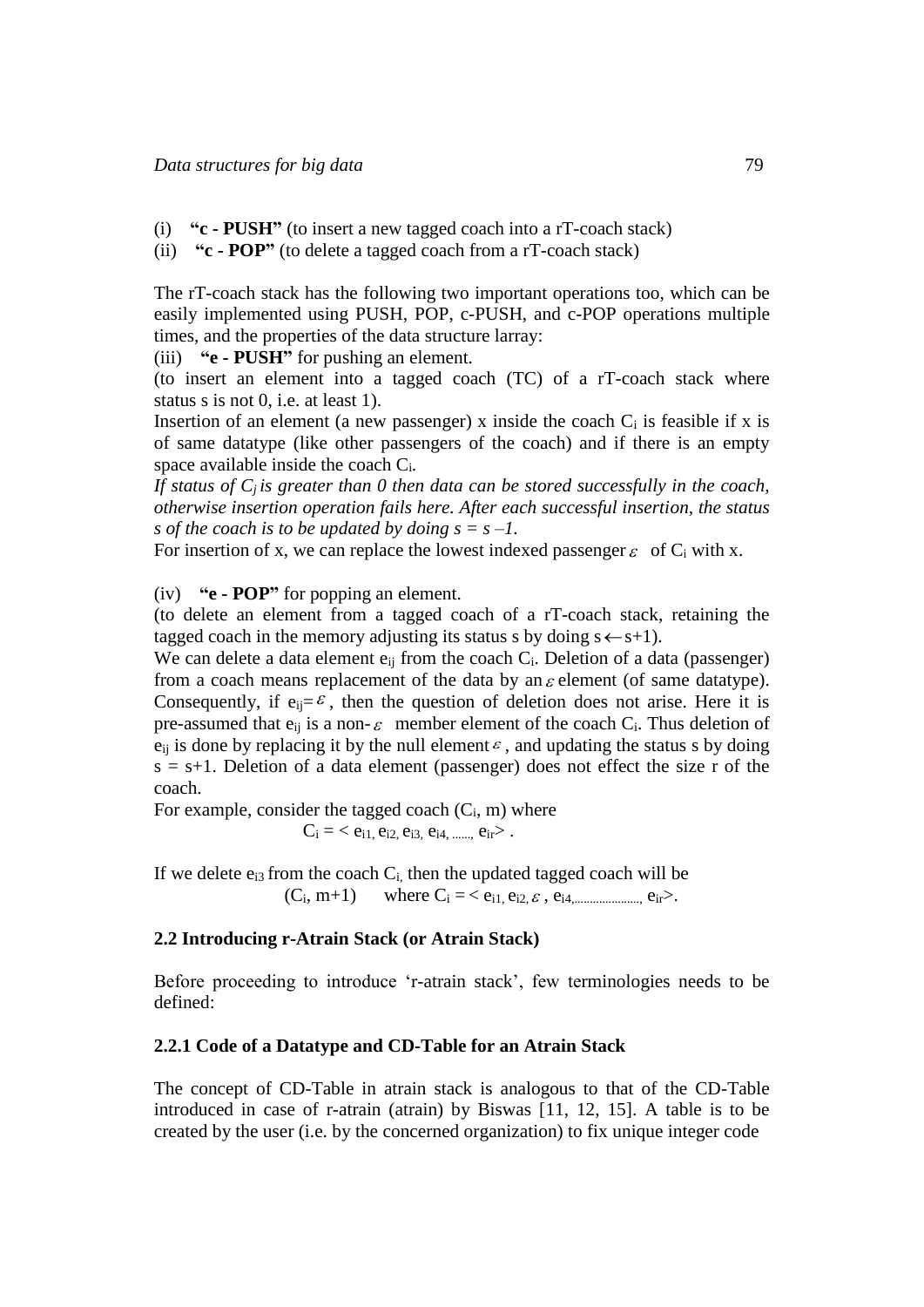for each datatype which are under use in the organization. This is not an absolute set of codes to be followed universally by every organization, but it is a local document for the concerned organization. For different organizations, this table could be different. But once it is fixed by an organization it should not be altered by this organization, except that addition of new datatypes and corresponding codes may be decided and be incorporated in the table at any stages later retaining the existing records. This table is called **Code of Datatype Table** or **CD-Table** (in short). A sample CD-Table of a hypothetical organization is shown in Table.1 for the sake of understanding. It may be noted that for any organization, for the datatypes character, integer, boolean, etc. the individual space requirement respectively are absolutely fixed. But for a particular organization, for the datatypes String-1, String-2 and String-3 (String type appearing thrice in this case) the space requirement in the above table has been fixed at 10 bytes for one kind, 20 bytes for another and 50 bytes for another kind. Similarly there are four types of file: File - 1, File - 2, File - 3 and File - 4, in the CD- Table and the space requirement for them have been fixed at 100 KB, 1 MB, 10 MB and 25 MB respectively, fixed by choice of the concerned organization (developers).

| Sr. No. | <b>Datatype</b> | <b>Space required</b> | <b>Code of Datatype</b> |
|---------|-----------------|-----------------------|-------------------------|
|         |                 | in bytes (n)          | (c)                     |
|         | Character       |                       |                         |
| 2       | Integer         | 2                     |                         |
| 3       | Real            |                       | 2                       |
| 4       | String-1        | 10                    | 3                       |
| 5       | String-2        | 20                    | 4                       |
| 6       | String-3        | 50                    | 5                       |
|         | File-1          | 100 KB                | 6                       |
| 8       | File-2          | 1 MB                  | 7                       |
| 9       | File-3          | 10 MB                 | 8                       |
| 10      | File-4          | 25 MB                 | 9                       |
| 11      |                 |                       |                         |
| 12      |                 |                       |                         |

**Table. 1.** A hypothetical example of a **CD-Table** of an organization

#### **2.2.2 Coach of an Atrain Stack**

As seen in subsection 2.1.1 earlier, all the coaches in a train stack contain data of homogeneous datatype across the train. In an atrain stack although a coach stores homogeneous data only (not heterogeneous data), but different coaches of an atrain stack store data elements of different datatypes. Thus the data structure atrain stack is a kind of heterogeneous data structure. For constructing a coach for an atrain stack in an organization, we must know in advance the datatype of the data to be stored in it. For this we have to look at the CD-Table of the organization, and reserve space accordingly for r number of data.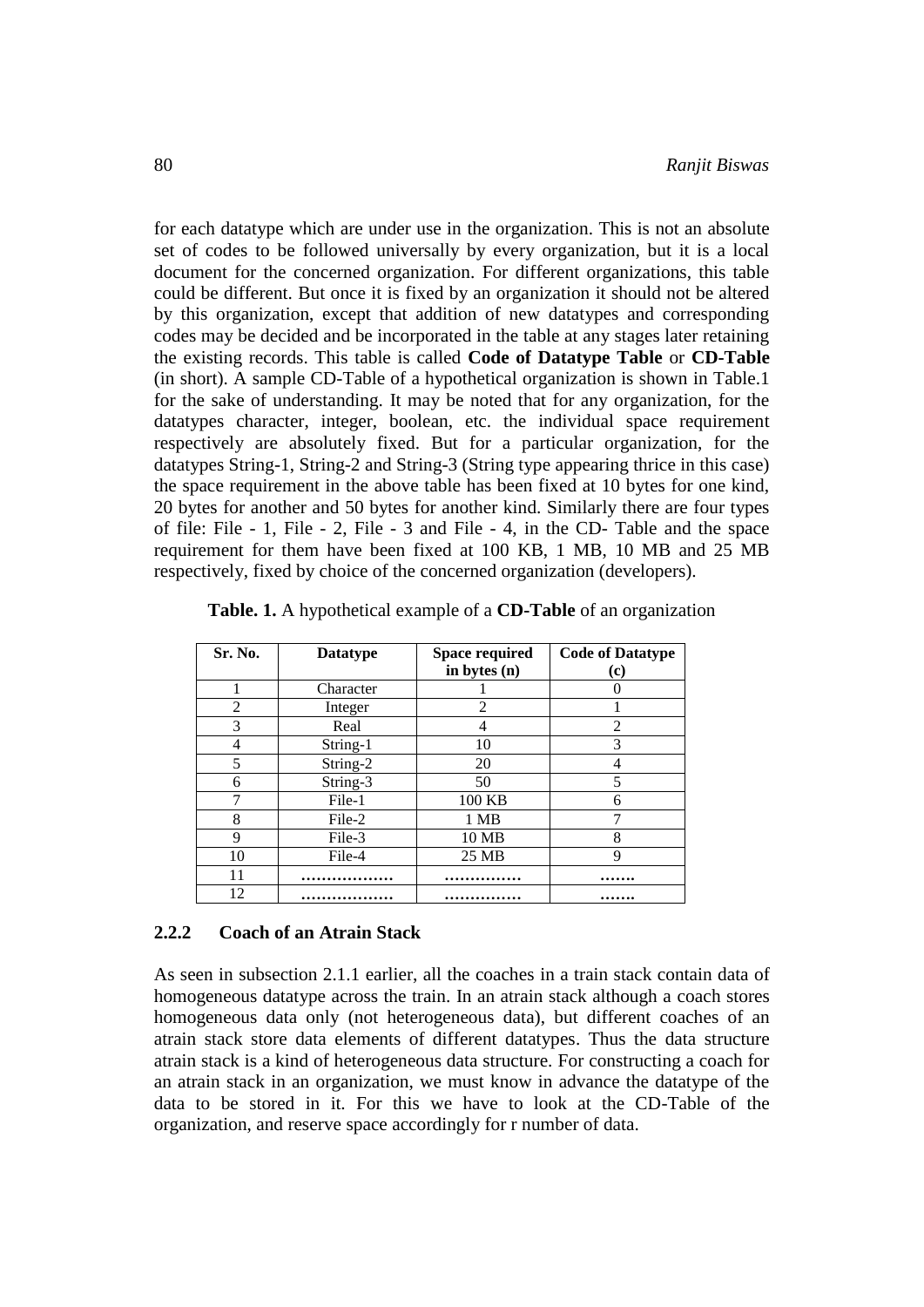Suppose that the larray A has r number of elements in it of a given datatype. If each element of A is of size x bytes (refer to CD-Table) then to store the coach C in memory exactly r.x number of consecutive bytes are required, and accordingly the coach be created by the programmer (concerned organization). In our discussion henceforth, by the phrase "datatype of a coach" we shall always mean the datatype of the data elements of the coach. A coach stores and can store only homogeneous data (i.e. data of identical datatype), but datatype may be different for different coaches in an atrain stack.

By a coach C in an atrain stack we mean a non-empty larray (however, it could be a null larray) containing data of homogeneous data type.

The following two figures shows two coaches  $C_1$  and  $C_2$  of an atrain stack T.

| 69.37<br>5 75<br>732.03<br>0.48<br>95.26<br>0.40<br>1.86<br><u>.</u> |
|----------------------------------------------------------------------|
|----------------------------------------------------------------------|

#### **Figure 6.** a coach  $C_1$  of a 7-atrain stack T

|--|--|--|--|--|--|--|--|

| <b>Figure 7.</b> another coach $C_2$ of the 7-atrain stack T |  |  |  |  |  |  |  |
|--------------------------------------------------------------|--|--|--|--|--|--|--|
|--------------------------------------------------------------|--|--|--|--|--|--|--|

#### **2.2.3 Status of a Coach and Tagged Coach (TC) of an Atrain Stack**

The **status** s of a coach in an atrain stack is a pair of information (c, n), where c is a non-negative integer variable which is the code of datatype (with reference to the concerned CD-Table) of the data to be stored in this coach and n is a non-negative integer variable which is equal to the number of  $\varepsilon$  elements present in it (i.e. in its larray) at this point of time. Therefore,  $0 \le n \le r$ . In the status  $s = (c, n)$  of a coach, the information c is called the **"code-status"** of the coach and the information n is called the **"availability-status"** of the coach at this time. The significance of the variable n is that it informs us about the exact number of free spaces available in the coach at this point of time. If there is no  $\varepsilon$ element at this time in the larray of the coach C, then the value of n is 0. Thus, without referring the CD-Table, the status of a coach can not be and should not be fixed.

If C is a coach in an atrain stack, then the corresponding tagged coach (TC) is denoted by the notation [C, s], where  $s = (c, n)$  is the status of the coach. This means that C is a coach tagged with the following two information:

(i) one signifying the datatype of the data of the coach.

(ii) the other reflects the total amount of available free spaces (here it is termed as  $\varepsilon$  elements) inside the coach at this time.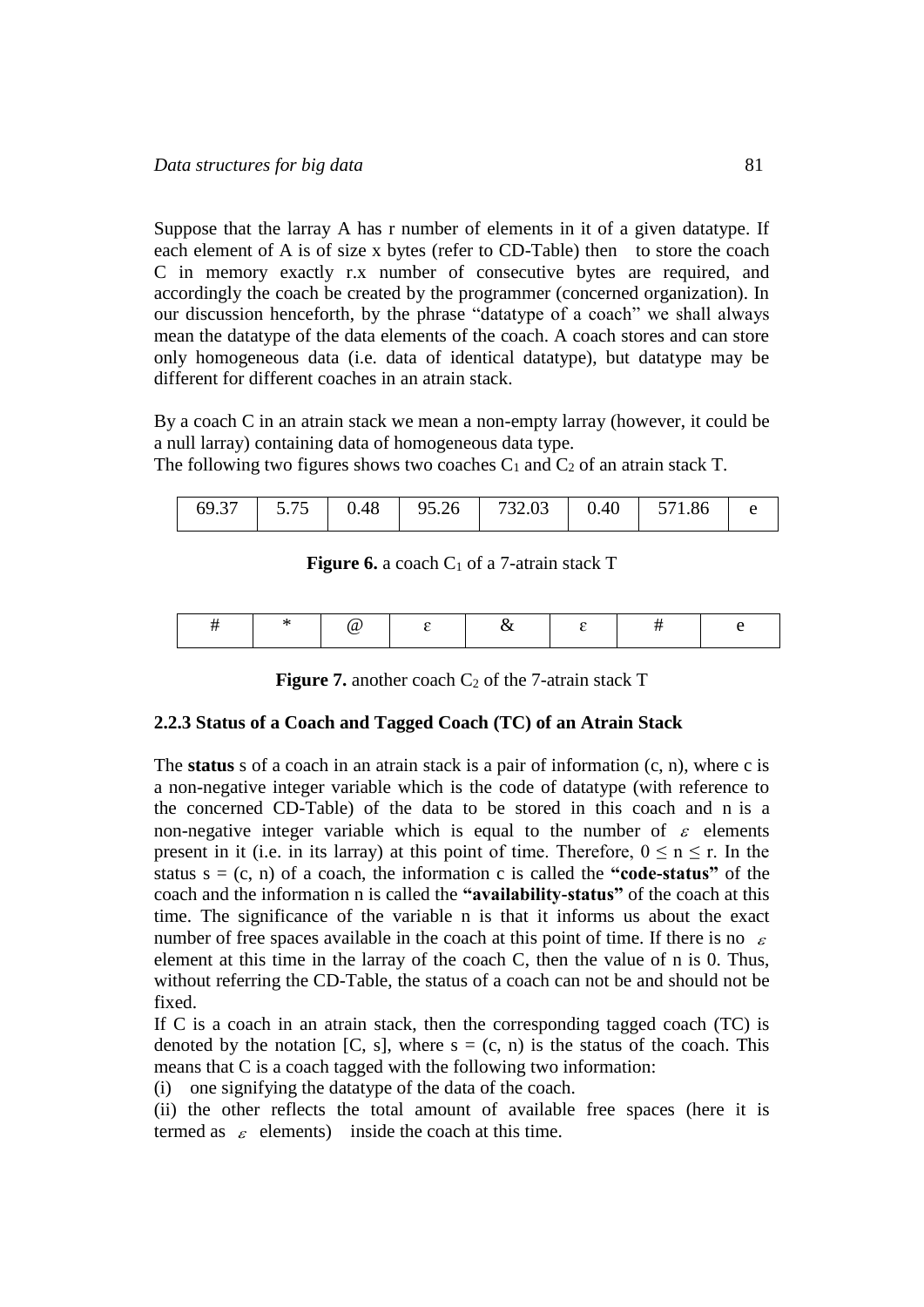(Thus the concept of TC for atrain stack is slightly different from the concept of TC for train stack defined earlier in section 2.1.2.).

For example, consider Figure 6. and Figure 7. of two coaches  $C_1$  and  $C_2$ respectively of the atrain stack T. Then the following two figures (in Figure 8. and Figure 9.) shows the two tagged coaches  $C_1$  and  $C_2$  of the atrain stack T.

**Figure 8.** the tagged coach of the coach  $C_1$  in the 7-atrain stack  $T$ 

|  |  | ίa |  | u |  |  | $\Delta$<br>ັ |
|--|--|----|--|---|--|--|---------------|
|--|--|----|--|---|--|--|---------------|

|  |  |  | <b>Figure 9.</b> the tagged coach of the coach $C_2$ in the 7-atrain stack T |  |
|--|--|--|------------------------------------------------------------------------------|--|
|--|--|--|------------------------------------------------------------------------------|--|

#### **2.2.4 r-Atrain Stack (or, Atrain Stack)**

An 'atrain stack' is a crisp stack of r-atrains containing data of heterogeneous data type. Here, each coach is homogeneous internally containing data of identical data type, but different coaches have data of different data types. For a given r-atrain stack, the value of the natural number r is fixed throughout. For different r-atrain stacks, the value of r could be different. The datatype in an atrain stack may vary from coach to coach (unlike in train stacks), but in a coach all data must be homogeneous i.e. of identical datatype. Thus each coach is homogeneous, although the atrain stack is heterogeneous. In this sense, 'atrain stack' is regarded as a heterogeneous data structure. (In a homogeneous data structure the data elements considered are all of the same datatype, like in array, linked list, train, etc., but in a heterogeneous data structure data elements are of various datatypes as in atrain).

Analogous to the notion of a train stack, an atrain stack is also a linear data structure in which an atrain may be added or removed only at the end, called the TOP of the atrain stack in LIFO manner as in classical stack (see Figure 10). If  $TOP = 0$  (Null), it implies that the atrain stack is an empty atrain stack.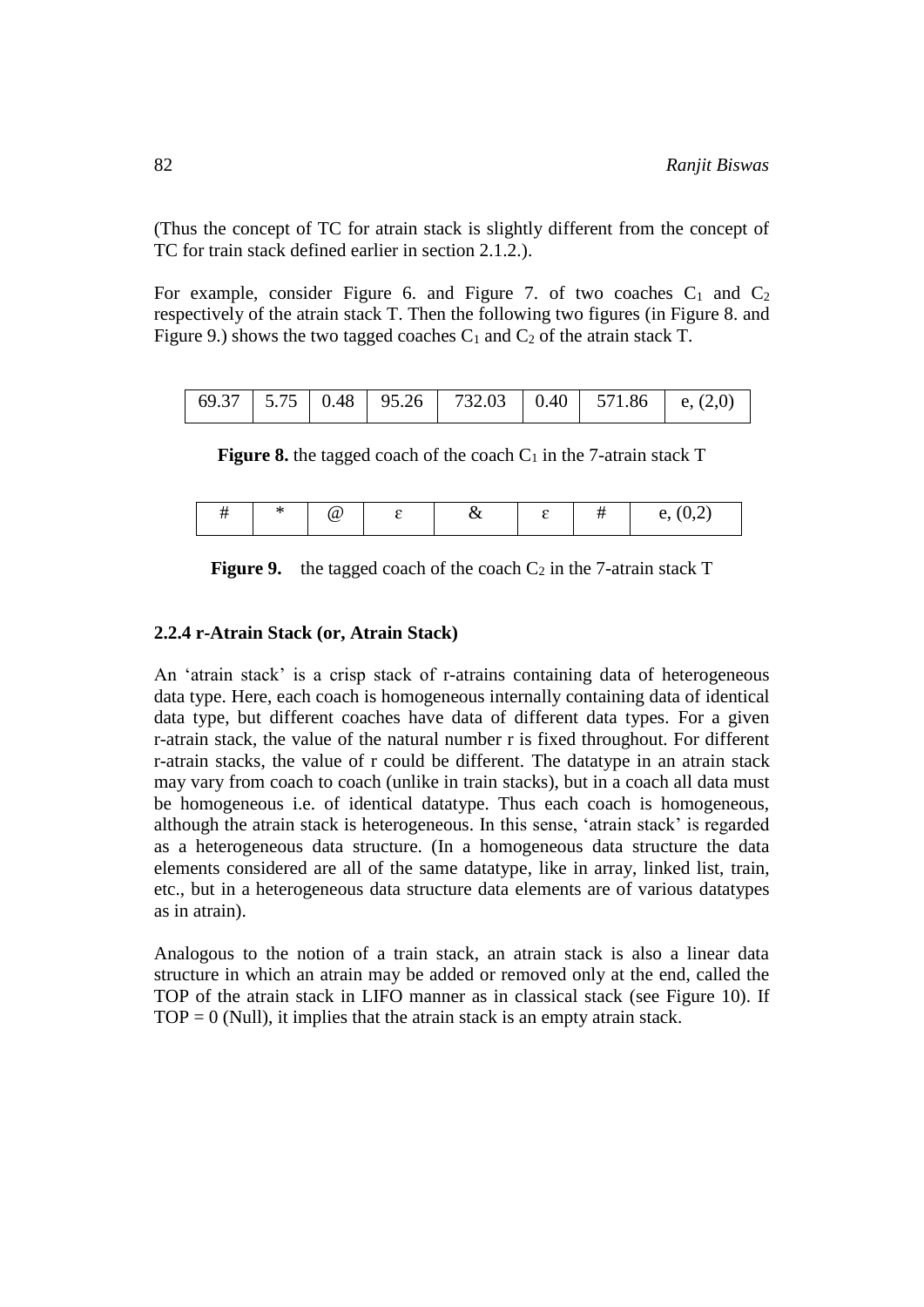

**Figure 10.** an atrain stack

Thus an atrain stack T (see Figure 10) may be written as an array of atrains as  $T: T_1, T_2, T_3, \ldots, T_n$ 

with the implication that the rightmost element is the top element (atrain  $T_n$ ).

Insertion and deletion can occur only at the top of the atrain stack. Two basic operations associated with atrain stacks are:

- (i) **"PUSH"** (to insert a new atrain into an atrain stack)
- (ii) **"POP"** (to delete an atrain from an atrain stack)

The atrain stack has the following two important operations too, which can be easily implemented using PUSH and POP multiple times, and the properties of the data structure larray :

- (iii) **"c - PUSH"** for pushing a coach.
- (to insert a tagged coach in a given atrain of the atrain stack)
- (iv) **"c - POP"** for popping a coach.

(to delete a tagged coach from a given atrain of the atrain stack)

It is important to note that in this heterogeneous data structure atrain stack, the size of coaches in bytes are not same, although each coach accommodates r number of data elements (including  $\varepsilon$  which is of same data type as explained in [12, 15]). It depends upon the code from the CD-Table. Therefore, each time we push a new atrain in an atrain stack (assuming that there is no overflow), the TOP gets updated accordingly in a dynamic way. Similarly, each time we POP an atrain from an atrain stack, the TOP gets updated accordingly.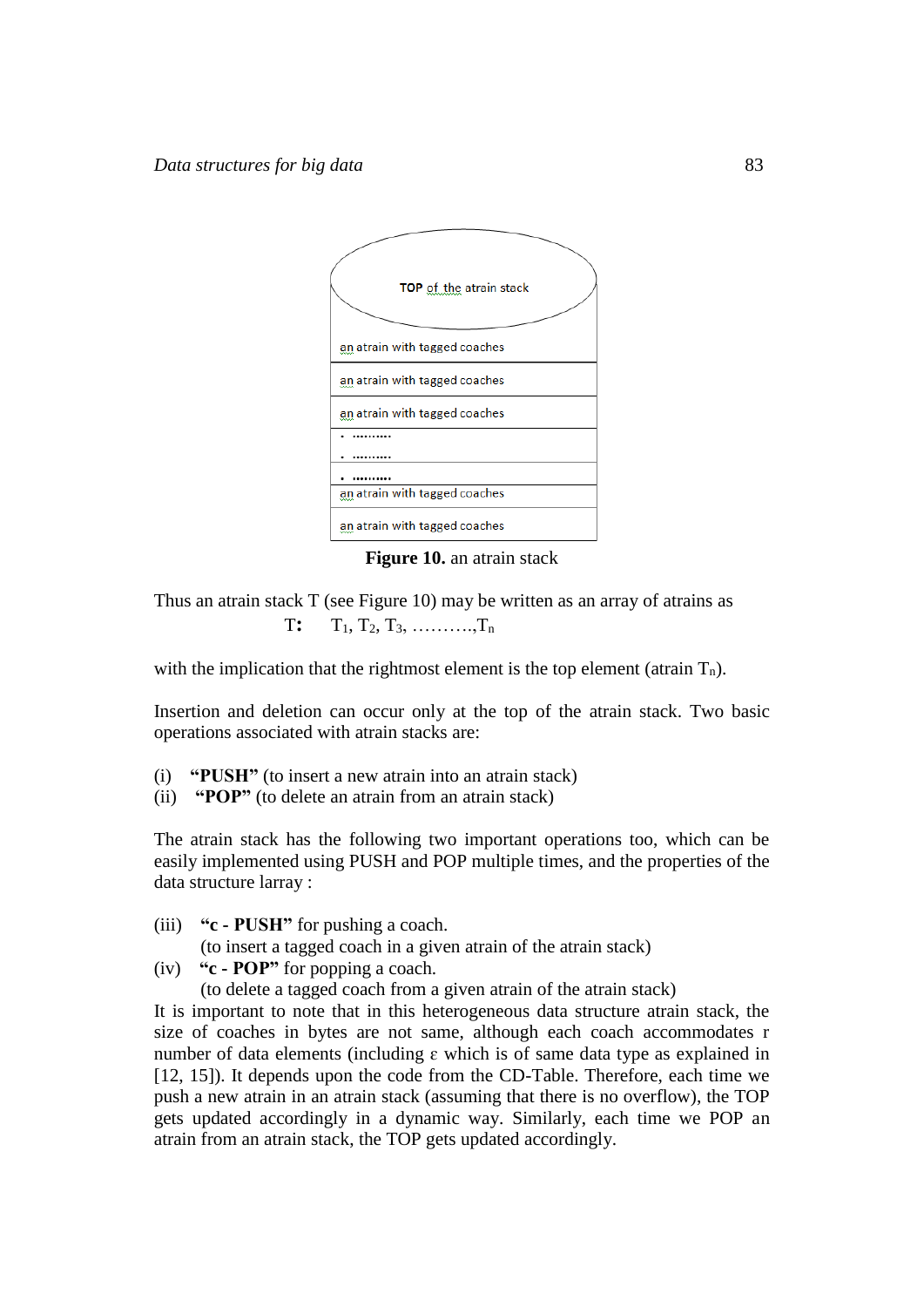#### **2.2.5 rA-Coach Stack (or Coach Stack)**

A 'rA-coach stack' (or, coach stack in short) is a special case of r-atrain stack where every atrain consists of one coach only. For a given rA-coach stack, the value of the natural number r is fixed throughout. For different rA-coach stacks, the value of r could be different. Thus a rA-coach stack is a crisp stack of tagged coaches (of atrain) containing data of heterogeneous data type. It is a linear data structure in which a tagged coach may be added or removed only at the end, called the TOP of the rA-coach stack in LIFO manner as in classical stack. If TOP  $= 0$  (Null), it implies that the rA-coach stack is an empty rA-coach stack. (The term 'rA-coach' signifies that it is a coach of a r-Atrain).

| <b>TOP</b> of the atrain stack   |
|----------------------------------|
| tagged coach                     |
| tagged coach                     |
| tagged coach                     |
|                                  |
|                                  |
|                                  |
| tagged coach $(C_3, (c_3, n_3))$ |
| tagged coach $(C_2, (c_2, n_2))$ |
| tagged coach $(C_1, (c_1, n_1))$ |

**Figure 11.** a rA-coach stack

Thus a rA-coach stack  $T$ (see Figure 11) may be written as an array of  $TCs$  as T**:** (C1,s1), (C2,s2), (C3,s3), (C4,s4), ……..,(Cr,sr)

i.e. as  $T: (C_1, (c_1, s_1)), (C_2, (c_2, s_2)), (C_3, (c_3, s_3)), (C_4, (c_4, s_4)), \ldots, (C_r, (c_r, s_r)),$ with the implication that the rightmost element is the top element (TC).

Insertion and deletion can occur only at the top of the rA-coach stack. Two basic operations associated with rA-coach stacks are:

- (i) **"c - PUSH"** (to insert a new tagged coach into a rA-coach stack)
- (ii) **"c - POP"** (to delete a tagged coach from a rA-coach stack)

The rA-coach stack has the following two important operations too, which can be easily implemented using PUSH, POP, c-PUSH, and c-POP operations multiple times, and the properties of the data structure larray: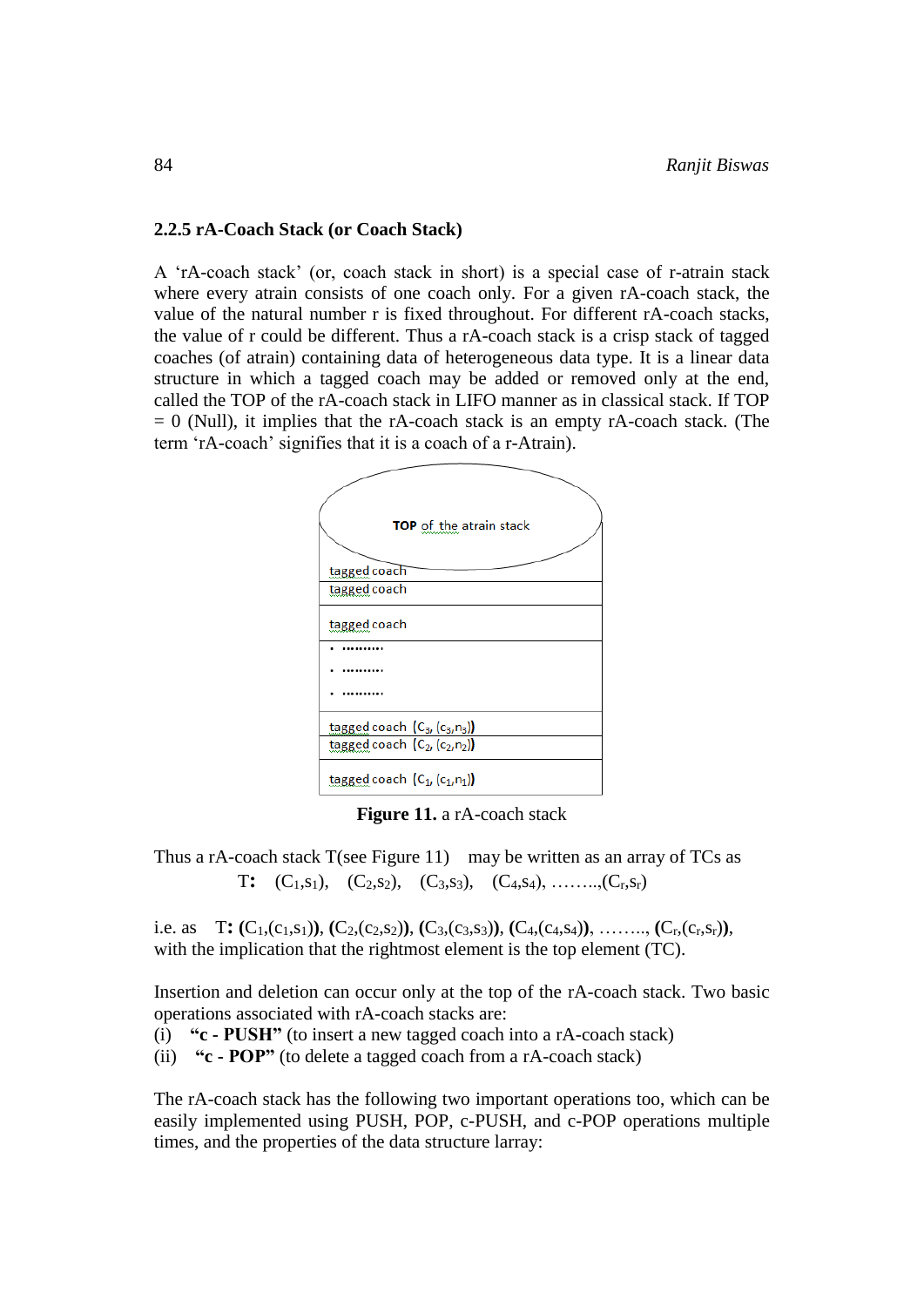(iii) **"e - PUSH"** for pushing an element.

(to insert an element into a tagged coach (TC) of a rA-coach stack where status s is not 0, i.e. at least 1).

Insertion of an element (a new passenger) x inside the coach  $C_i$  is feasible if x is of same datatype (like other passengers of the coach) and if there is an empty space available inside the coach Ci*.* 

If status of  $C_i$  *is greater than* 0 then data can be stored successfully in the coach, *otherwise insertion operation fails here. After each successful insertion, the status s* of the coach is to be updated by doing  $s = s - 1$ .

For insertion of x, we can replace the lowest indexed passenger  $\varepsilon$  of C<sub>i</sub> with x.

(iv) **"e - POP"** for popping an element.

(to delete an element from a tagged coach of a rA-coach stack, retaining the tagged coach in the memory adjusting its status s by doing  $s \leftarrow s+1$ ).

We can delete a data element  $e_{ij}$  from the coach  $C_i$ . Deletion of a data (passenger) from a coach means replacement of the data by an  $\varepsilon$  element (of same datatype). Consequently, if  $e_{ij} = \varepsilon$ , then the question of deletion does not arise. Here it is pre-assumed that  $e_{ij}$  is a non- $\varepsilon$  member element of the coach  $C_i$  in the atrain stack.

For  $j = 1, 2, ..., r$ , deletion of  $e_{ij}$  is done by replacing it by the null element  $\varepsilon$ , and updating the availability-status n by doing  $n = n+1$ . Deletion of a data element (passenger) does not effect the size r of the coach.

For example, consider the tagged coach  $[C_i, (c_i,m)]$  where

 $C_i = \langle e_{i1}, e_{i2}, e_{i3}, e_{i4}, \dots, e_{ir} \rangle$ .

If we delete  $e_{i3}$  from the coach  $C_i$ , then the updated tagged coach will be  $[C_i, (c_i, m+1)]$  where  $C_i = \langle e_{i1}, e_{i2}, \varepsilon, e_{i4}, \dots, e_{ir} \rangle$ .

It can be noted that the data structure rT-coach stack is a special case of the data structure r-train stack, the data structure rA-coach stack is a special case of the data structure r-atrain stack. The classical stack (in Computer Science) is a '1A-coach stack', special case of the data structures  $rA$ -coach stack for  $r = 1$ .

# **3 r-Train Queue and r-Atrain Queue**

In this section we introduce two new data structures for big data:

- (1) 'r-train queue' or 'train queue' in short, and
- (2) 'r-atrain queue' or 'atrain queue' in short.

The concept of the terminologies: coach, status and tag in a train queue are similar to those of a coach in a train stack as discussed in subsection 2.1.1. The concept of the terminologies: coach, status, tag, CD-table in an atrain queue are similar to those of a coach in an atrain stack as discussed earlier in the subsections 2.2.2 and 2.2.3.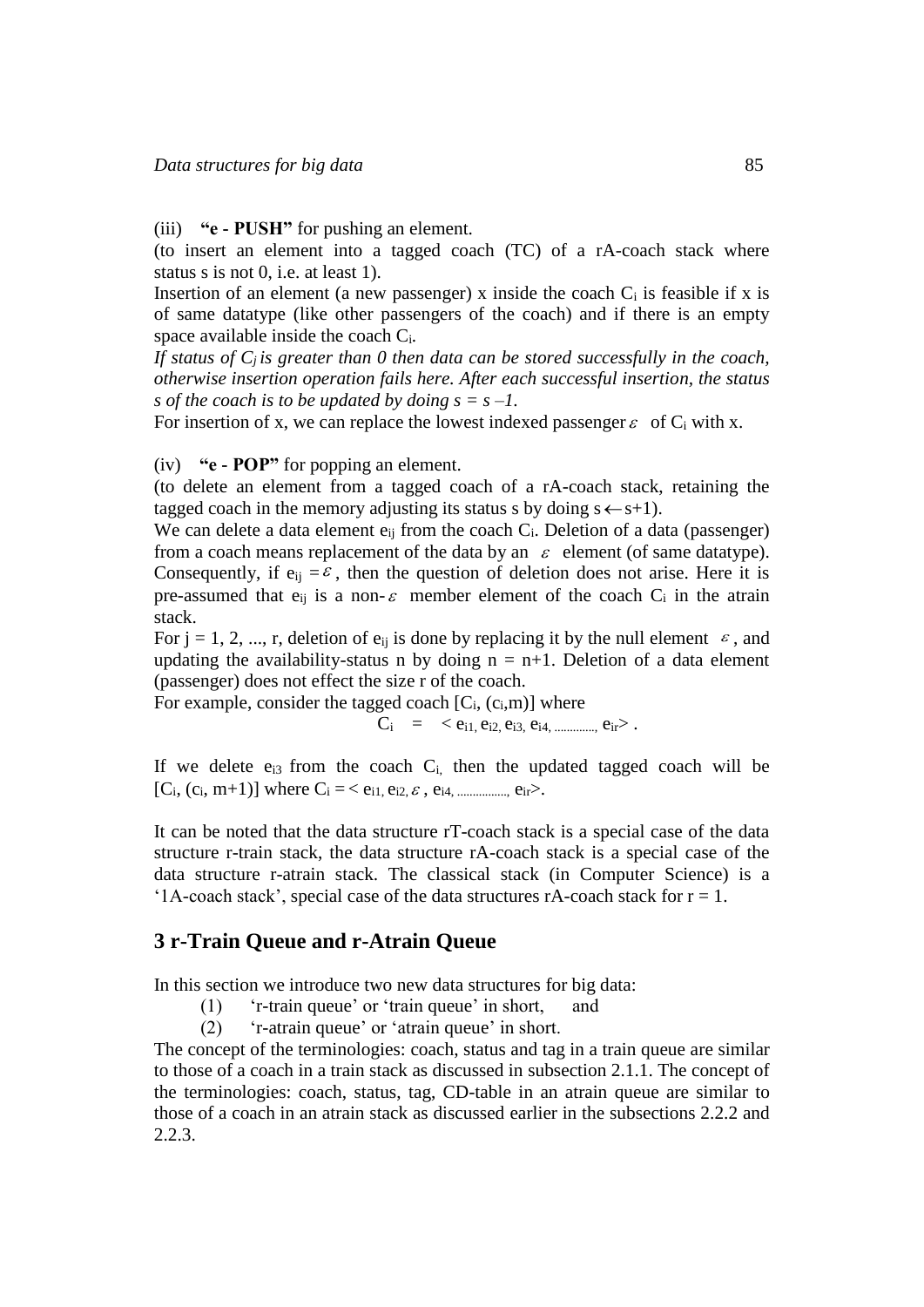A 'r-train queue' (or, train queue) is a crisp queue of r-trains containing data of homogeneous data type across the whole queue. It is a linear data structure in which deletion of a train can take place only at one end called the 'front' and insertion of a train can take place only at the other one end called the 'rear', in the manner of FIFO list, as shown in Figure 12 below.



**Figure 12.** a train queue

In the larray of a train queue, there are two pointer variables: FRONT and REAR. The FRONT contains the location of the front TC and the REAR contains the location of the rear TC. If  $FRONT = Null$ , then the train queue is empty. Whenever a TC is deleted from the train queue, the value of FRONT gets incremented by 1. Similarly, whenever a TC is added to the train queue, the value of REAR gets incremented by 1.

A 'rT-coach queue' is a crisp queue of tagged coaches (of trains) containing data of homogeneous data type. It is a linear data structure in which deletion of tagged coach can take place only at one end called the 'front' and insertion of a tagged coach can take place only at the other one end called the 'rear', in the manner of FIFO list, as shown in Figure 13 below.





A 'r-atrain queue' (or, atrain queue) is a crisp queue of r-atrains containing data of heterogeneous data type, where each coach is homogeneous in itself. Datatypes of different coaches are different. Thus it is a linear data structure in which deletion of an atrain can take place only at one end called the 'front' and insertion of an atrain can take place only at the other one end called the 'rear', in the manner of FIFO list, as shown in Figure 14 below.



**Figure 14.** an atrain queue

The datatype in an atrain queue may vary from coach to coach (unlike in train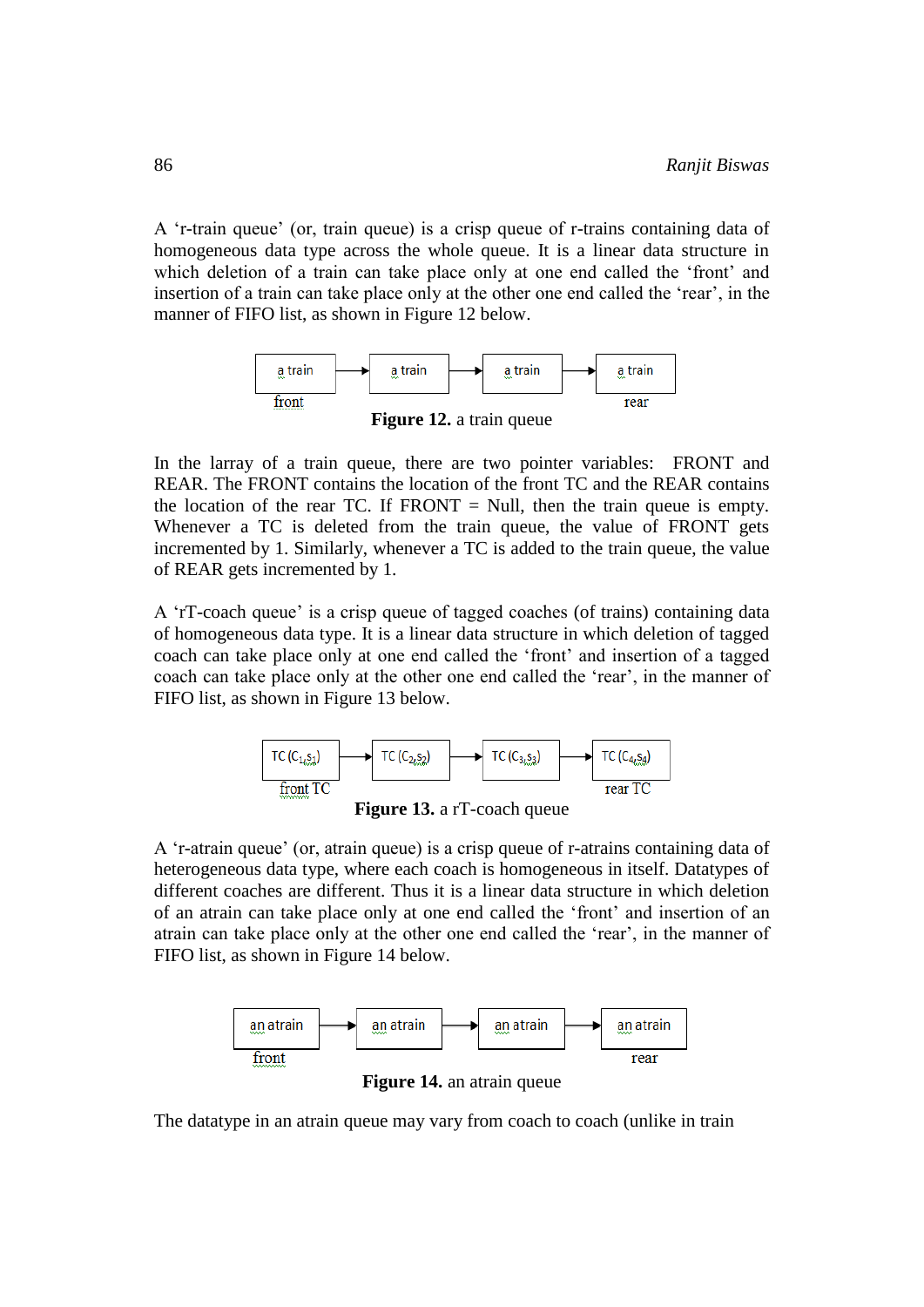queue), but in a coach all data must be homogeneous i.e. of identical datatype. Thus each coach is homogeneous, although the atrain queue is heterogeneous. In this sense, 'atrain queue' is regarded as a heterogeneous data structure.

A 'rA-coach queue' is a crisp queue of tagged coaches (as defined in sections 2.2.2 and 2.2.3) containing data of heterogeneous data type (see Figure 15).



**Figure 15.** a rA-coach queue

In an atrain queue or rA-coach queue, different TCs are of different sizes depending upon the CD-table concerned.

It can be noted that the data structure rT-coach queue is a special case of the data structure r-train queue, the data structure rA-coach queue is a special case of the data structure r-atrain queue. The classical queue is a special case of the data structures r-train queue and r-atrain queue.

# **4 r-Train Binary Tree and r-Atrain Binary Tree**

In this section we introduce two new non-linear data structures for big data:

- (1) 'r-train binary tree' or 'train binary tree' in short, and
- (2) 'r-atrain binary tree' or 'atrain binary tree' in short.

They are basically extension of the notion of classical binary tree, and are defined in a similar way in the context of train-atrain architecture for big data.

The concept of the terminologies: coach, status and tag in a train binary tree or train tree are similar to those of a coach in a train stack as discussed in subsection 2.1.1. The concept of the terminologies: coach, status, tag, CD-table in an atrain binary tree or atrain tree are similar to those of a coach in an atrain stack as discussed earlier in the subsections 2.2.2 and 2.2.3.

A r-train binary tree (or train binary tree, in short) T is defined as a finite set of r-trains called *train-nodes* such that:

(a) T is empty (called the *null tree* or *empty tree*), or

(b) T contains a distinguished train-node R called the *root-train* of T, and the remaining train-nodes of T form an ordered pair of disjoint train binary trees  $T_1$ and  $T<sub>2</sub>$ .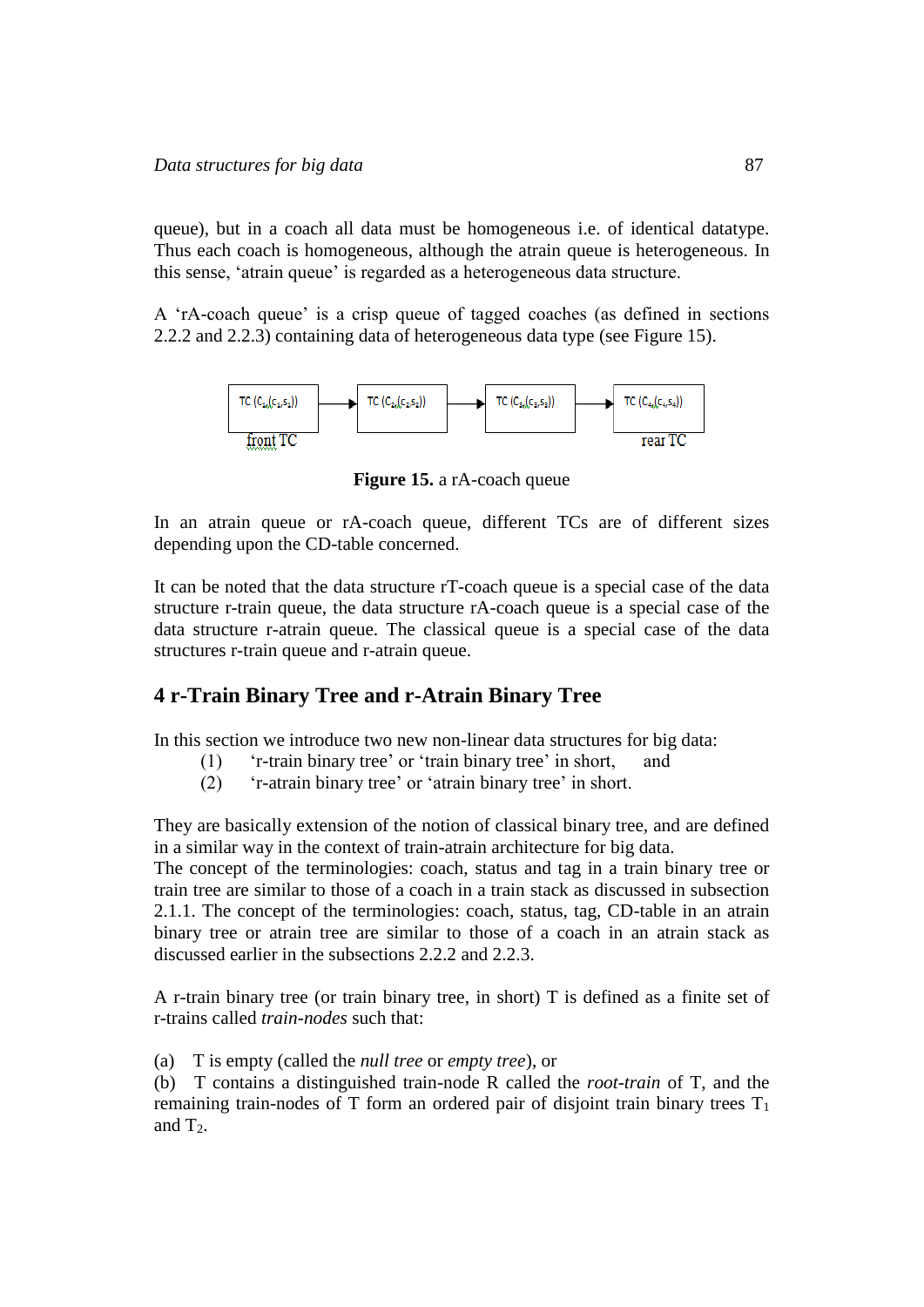If T does contain a root-train R, then the two train binary trees  $T_1$  and  $T_2$  are called respectively *left train subtree* and *right train subtree* of the train binary tree R. If  $T_1$  is non-empty then its root-train is called the left successor of R and if  $T_2$ is non-empty then its root-train is called the right successor of R (see Figure 16). The concept of left child train, right child train, parent train, sibling trains, etc. can also be visualized in a classical way.



**Figure 16.** a train binary tree

A rT-coach binary tree T is defined as a finite set of tagged train coaches called *coach-nodes* such that:

(a) T is empty (called the *null tree* or *empty tree*), or

(b) T contains a distinguished coach-node R called the *root-coach* of T, and the remaining coach-nodes of T form an ordered pair of disjoint rT-coach binary trees  $T_1$  and  $T_2$  (see Figure 17).



**Figure 17.** a rT-coach binary tree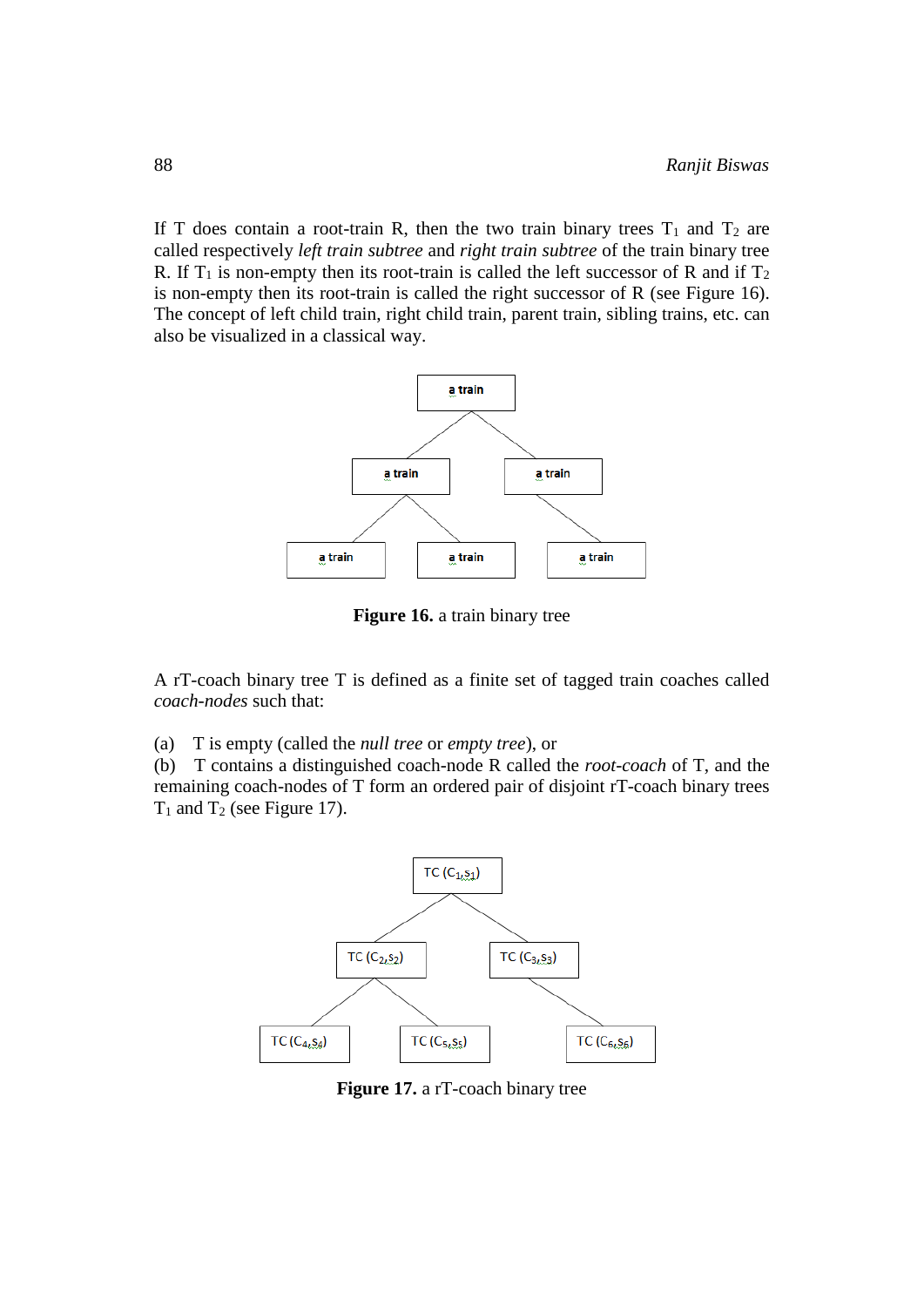A r-atrain binary tree (or, atrain binary tree, in short) can also be defined in an analogous way (see Figure 18) with tagged coaches as defined in section 2.2.3.



**Figure 18.** an atrain binary tree

A rA-coach binary tree T is defined as a finite set of tagged atrain coaches called *coach-nodes* such that:

(a) T is empty (called the *null tree* or *empty tree*), or

(b) T contains a distinguished coach-node R called the *root-coach* of T, and the remaining coach-nodes of T form an ordered pair of disjoint rA-coach binary trees  $T_1$  and  $T_2$  (see Figure 19).



**Figure 19.** a rA-coach binary tree

A r-train tree (or train tree in short) T is defined as a non-empty finite set of r-trains called *train-nodes* such that:

- (a) T contains a distinguished train-node R called the *root-train* of T, and
- (b) the remainingtrain-nodes of T form an ordered collection of zero or more number of disjoint train trees  $T_1, T_2, \ldots, T_m$ .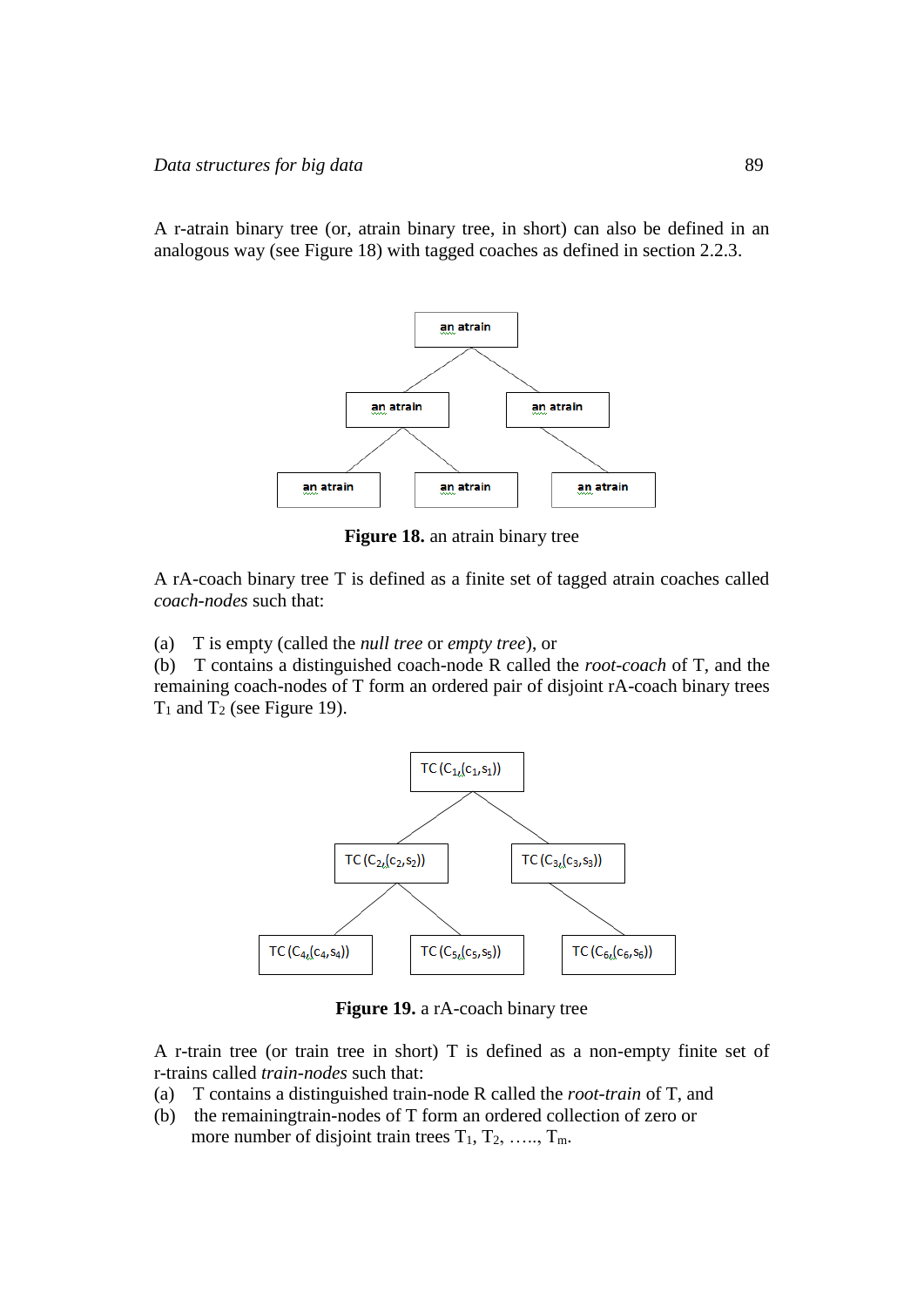The train trees  $T_1, T_2, \ldots, T_m$  are called train subtrees of the *root-train* R, and the root-trains of  $T_1, T_2, \ldots, T_m$  are called successors of R. The concept of a children trains, parent train, sibling trains, etc. can be visualized in a classical way.

A r-atrain tree (or atrain tree, in short), rT-coach tree and rA-coach tree can be defined in an analogous way. The data structures r-train, r-atrain, r-train tree, and r-atrain tree should not be confused with any of the data structures (basically for multidimensional data) of the group :  $X$ -tree, R-tree, R+-trees, R<sup>\*</sup>-trees, M-tree, KD-tree, PQ-tree, SPQR-tree, Hilbert R-tree, etc. etc.

It may be noted that the data structure rT-coach binary tree is a special case of the data structure r-train binary tree, the data structure rA-coach binary tree is a special case of the data structure r-atrain binary tree. The classical binary tree is a special case of the data structures r-train binary tree and r-atrain binary tree. Similarly the classical tree is a special case of the data structures r-train tree and r-atrain tree. The ADS (unitier or multitier) with the new type of network topologies 'Multi-horse Cart Topology' and 'Cycle Topology' defined by Biswas in [15] is the appropriate distributed system to implement atrain tree for big data of any 4Vs of any momentum as the ADS is scalable upto any desired extent both in breadth and depth.

# **5 Conclusion**

Today's supercomputer or multiprocessor system which can provide huge parallelism has become the dominant computing platform (through the proliferation of multi-core processors). In most of the giant business organizations, the system has to deal with Big Data of homogeneous or heterogeneous nature for which the data structures of the existing literature can not always lead to the desired optimal satisfaction. The existing data structures of Computer Science are neither appropriate nor sufficient to deal with big data. The very common and frequent operations like Insertion, deletion, searching, etc. are required to be much faster even if the Big Data be of heterogeneous types. Such situations require some way or some method which work more efficiently than the simple rudimentary data structures such as arrays, linked lists, hash tables, binary search trees, dictionary, etc. Obviously, there is a need of a dash of creativity of a new or better performed heterogeneous data structure which at the same time must be of rudimentary in nature. The data structure 'r-train' (or 'train' in short) is a homogeneous data structure can deal with homogeneous Big Data very efficiently. The data structure **'r-atrain'** (or, atrain) is a robust kind of dynamic heterogeneous data structure which encapsulates the merits of the arrays and of the linked lists, but are different from them and can deal with heterogeneous Big Data. The strong merit of the atrain distributed system (**ADS**) introduced in [15] is that it is an infinitely scalable architecture (along breadth and depth both) of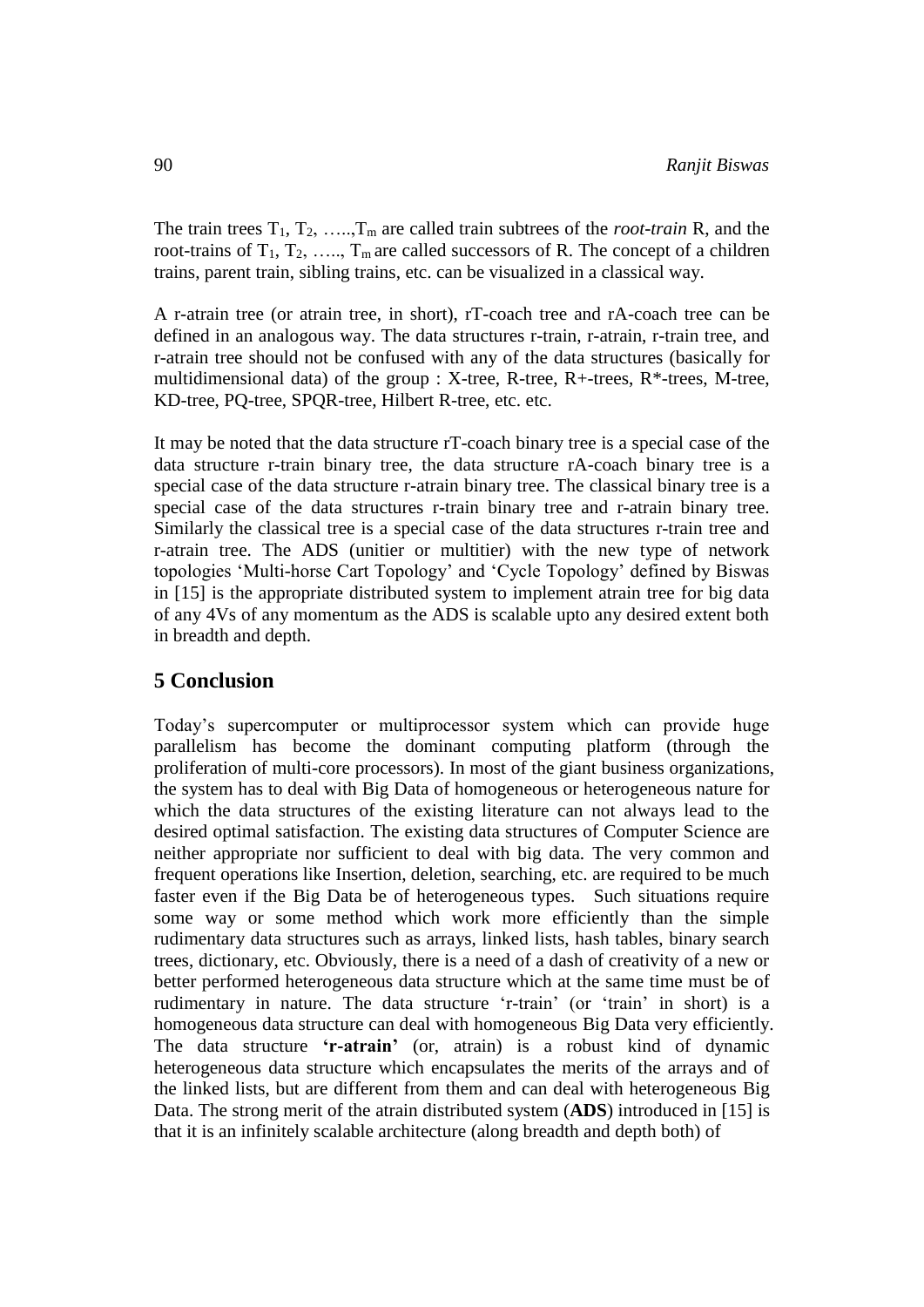distributed system for processing big data of any momentum of 4Vs. It is so constructed that it has 100% compatibility with the data structure atrain (and train) exclusively discovered for big data. The data structures train tree and atrain tree can be well implemented in atrain distributed systems for big data. Although big data is explosively expanding with 4Vs, the subject has not been growing in the same pace. One of the reasons is that the existing data structures are not the appropriate data structures for big data. The first attempt to introduce a data structure for big data is the discovery of the data structures atrain (and train) in [11, 12, 15], with the distributed system ADS of new type of network topologies 'Multi-horse Cart Topology' and 'Cycle Topology'. The **'Data Structures for Big Data'** is to be regarded as a new subject, not just as a new topic in Big Data Science, considering the explosive momentum of the big data. Consequently, in this paper we introduce few more new data structures for big data which are : homogeneous stacks 'train stack' and 'rT-coach stack', heterogeneous stacks 'atrain stack' and 'rA-coach stack', homogeneous queues 'train queue' and 'rT-coach queue', heterogeneous queues 'atrain queue' and 'rA-coach queue', homogeneous binary trees 'train binary tree' and 'rT-coach binary tree', heterogeneous binary trees 'atrain binary tree' and 'rA-coach binary tree', homogeneous trees 'train tree' and 'rT-coach tree', heterogeneous trees 'atrain tree' and 'rA-coach tree', to enrich the new subject 'Data Structures for Big Data' with the extended notion of the architecture of the data structures r-atrain (atrain) and r-train (train) of Biswas [11, 12, 15] for big data. The natural number r is fixed for a stack / queue / binary tree or tree, but could be different for different stacks / queues / binary trees or trees. All these big data structures can be well implemented in ADS.

The "Big Data Universe" needs intensive attention not only just for finding solutions to the present problem of explosive expansion, but also for the tremendous future expansion. It is fact [15] that the present 4Ns are lagging behind the present 4Vs. Everyday's big data is bigger than the previous day's big data in the big data universe. The data structure atrain for big data and the distributed system ADS for big data can deal with any amount of 4Vs because of its scalability property upto any desired amount both in breadth and depth. However, for the future big data of the 'Big Data Universe', the train/atrain data structures can be further extended embedded with the families of data structures proposed in this paper to create new big data structures viz. m-train of r-trains, m-atrain of r-atrains, m-train of r-train stacks, m-atrain of r-atrain stacks, m-train of r-train queues, m-atrain of r-atrain queues, m-train of r-train binary trees, m-atrain of r-atrain binary trees, etc. depending upon the 4Vs of future big data. Consequently, the corresponding distributed system **EADS** ('Extended ADS') of several designs can be created by developing new methods on how to integrate multiple ADSs to make an EADS, designing new type of Hybrid Topologies of 'Multi-horse Cart Topology', 'Cycle Topology' and other existing classical topologies.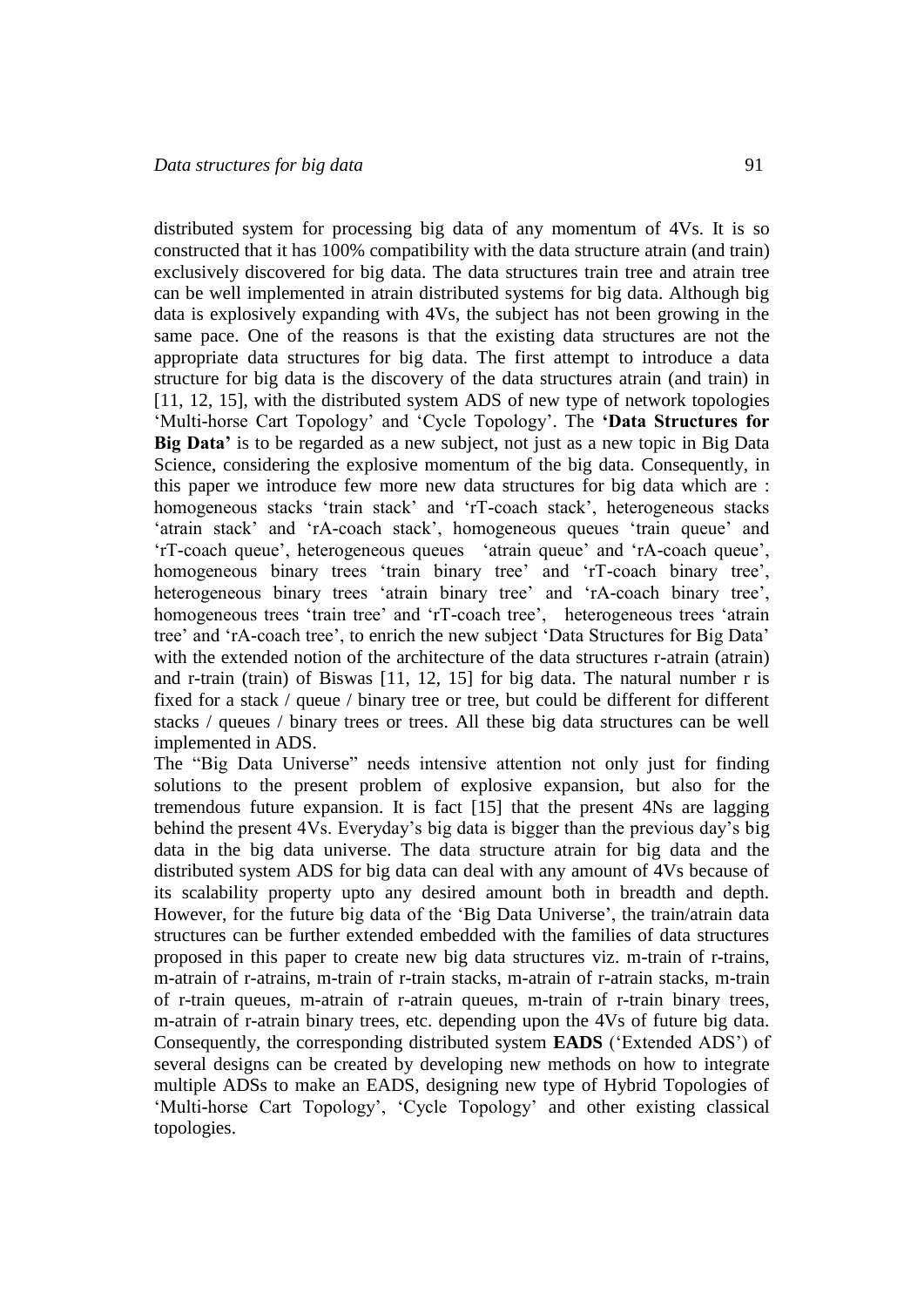Our next work will also be to study these big data structures with sufficient examples, to introduce the data structures 'train graph' and 'atrain graph' considering the big data in the topologies of communication network, in particular while a large number of communication networks logically merge together to form a singly network and to work efficiently as a single network as it seems to the laymen users. An important problem to the computer scientists is to develop a new but simple big data language called by "**ADSL**"' (Atrain Distributed System Language) which can easily be used by any laymen user at the PC of an ADS to download unlimited amount of relevant big data of any heterogeneous datatype (if not of homogeneous datatype) from the cyberspace, to upload unlimited amount of big data of any heterogeneous datatype (or homogeneous datatype) in the cyberspace, to store the downloaded big data online in the coaches of PC/DCs of ADS in an organized way of atrain (train) architecture, to answer any query be it arithmetical or statistical or relational query or imprecise query on big data.

# **References**

[1] Andrew S. Tanenbaum, Computer Networks (3rd Edition), Pearson Education India, 1993.

[2] Ashu M. G. Solo, Multidimensional Matrix Mathematics: Part 1-6, Proceedings of the World Congress on Engineering 2010 Vol III, WCE 2010, June 30 - July 2, 2010, London, ISBN: 978-988-18210-8-9, ISSN: 2078-0958 (Print); ISSN: 2078-0966 (Online).

[3] Bashir Alam, Matrix Multiplication using r-Train Data Structure, 2013 AASRI Conference on Parallel and Distributed Computing Systems, AASRI (Elsevier) Procedia 5 (2013 ) 189 – 193, doi: 10.1016/j.aasri.2013.10.077.

[4] Christian Krattenthaler and Michael Schlosser, A New Multidimensional Matrix Inverse with Applications to Multiple q-series, Discrete Mathematics, Volume 204, Issues 1 - 3, 6 June 1999, Pages 249 - 279. [http://dx.doi.org/10.1016/s0012-365x\(98\)00374-4](http://dx.doi.org/10.1016/s0012-365x%2898%2900374-4) 

[5] David Feinleib, "Big Data Demystified: How Big Data Is Changing The Way We Live, Love And Learn", The Big Data Group Publisher, LLC San Francisco, USA, 2013.

[6] Erik Thomsen, OLAP Solutions: Building Multidimensional Information Systems, 2nd Edition. John Wiley & Sons. USA, 2002.

[7] Jeffrey Needham, Disruptive Possibilities: How Big Data Changes Everything, O'reilly Publisher, Cambridge, 2013.